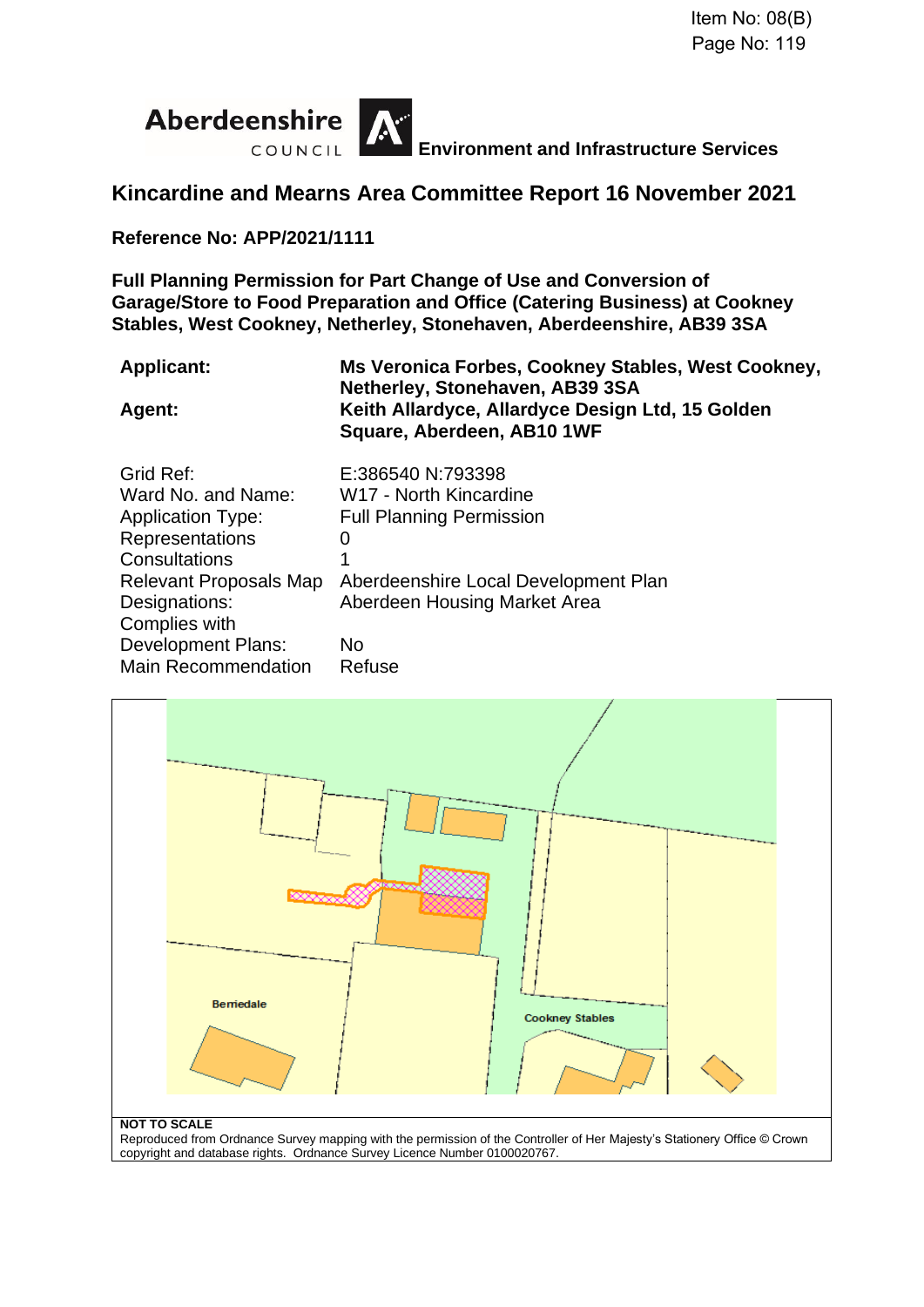# **1. Reason for Report**

- 1.1 The Committee is able to consider and take a decision on this item in terms of Section B.8.1 of Part 2A List of Committee Powers and Section C.3.1i of Part 2C Planning Delegations of the Scheme of Governance as the application is recommended for refusal but at least two Local Ward Members in the Ward in which the development is proposed, have requested that the application be referred to the Area Committee.
	- Cllr Colin Pike; 'There appears to be an objection from the roads development team which is contradictory saying in response dated 17th May that a visibility of 2.4m by 120m is provided whilst later on 25<sup>th</sup> August it states 2.4m by 90 metres doesn't provide this. On balance, the Area Committee should be allowed to determine the application as the vehicular movements implied would be commensurate with the current domestic dwelling. The percentile speeds in either direction are variable and likely below the road classification designation. I would suggest that there is no planning policy issue here merely a technical objection that can be resolved.'
	- Cllr Alastair Bews 'I wish to receive further information to explore the objection from the Roads department.'
- 1.2 The Head of Finance and Monitoring Officer within Business Services have been consulted in the preparation of this report and had no comments to make and are satisfied that the report complies with the Scheme of Governance and relevant legislation.

# **2. Background and Proposal**

- 2.1 The application site is located approximately 400m west of Cookney settlement. The domestic curtilage of Cookney Stables covers approximately 0.56Ha and encompasses several outbuildings used for garages and storage purposes. The boundaries of the property are marked with dense vegetation. The road elevation of the site is defined by a wall and mature hedge. The site has residential properties on two sides.
- 2.2 Full planning permission is sought for the part change of use of the larger of the outbuildings (41sqm of the 260sqm floor area) into a food preparation unit associated with a food catering business operated by the applicant's daughter. The business provides food catering for corporate, social gatherings and events. The premises would be used for pre-event food preparation, food and equipment storage and administration. No food delivery or collection would be offered and the number of vehicular movements is expected to involve one weekly delivery of food and between 2 and 6 daily visits to and from the site by the business owner. No new access from the public road is proposed. A new septic tank is proposed to serve the new use.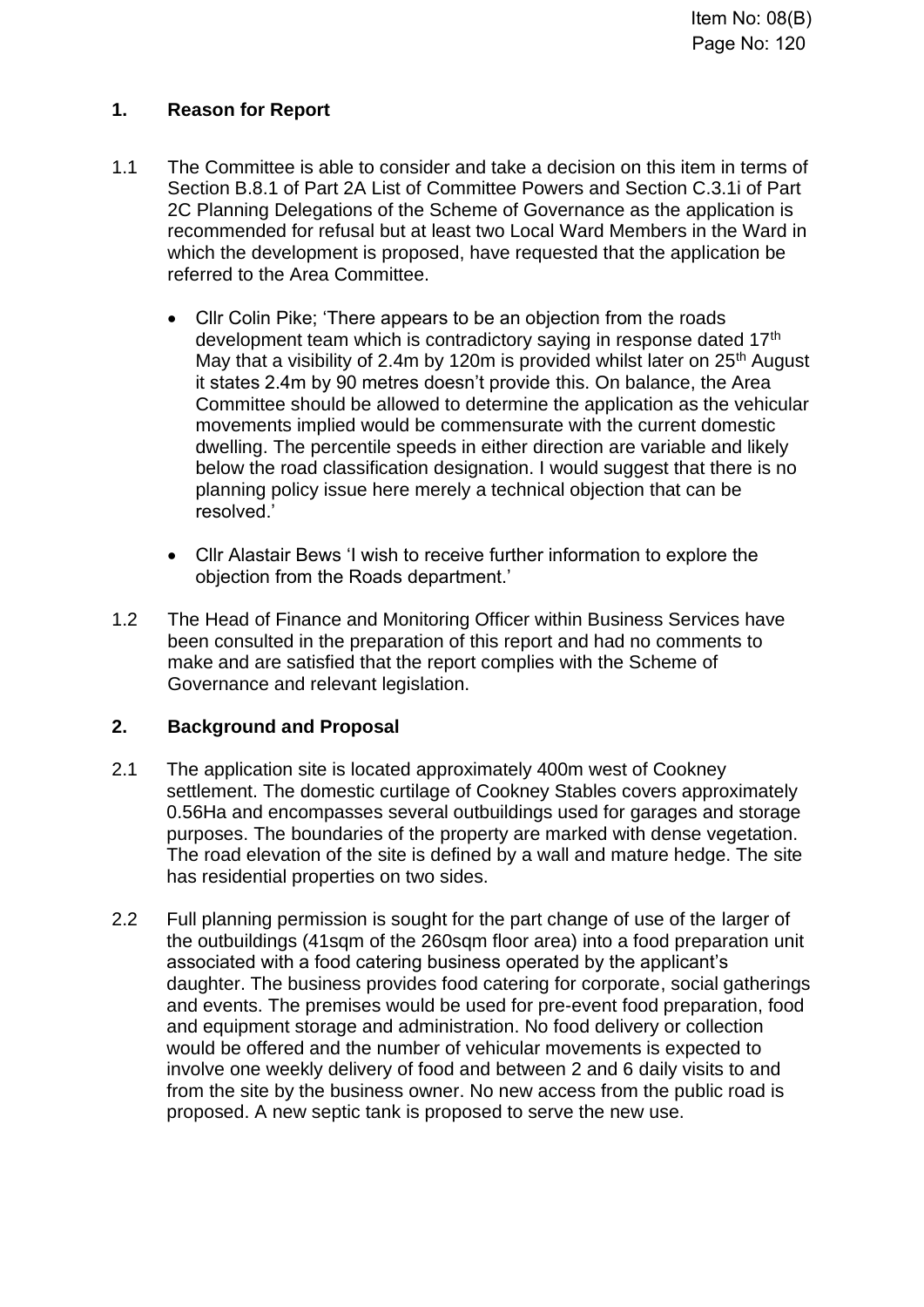## **3. Representations**

3.1 No valid letters of representation have been received.

## **4. Consultations**

4.1 **Environment and Infrastructure Services (Roads Development)** objects to the proposed development because of the substandard visibility at the access but has advised that it would remove its objection if the applicant agreed to move the existing boundary treatments to the rear of the visibility window and that any overhanging vegetation was cut back and maintained in perpetuity.

# **5. Relevant Planning Policies**

### 5.1 Scottish Planning Policy

The aim of the Scottish Planning Policies is to ensure that development and changes in land use occur in suitable locations and are sustainable. The planning system must also provide protection from inappropriate development. Its primary objectives are:

- to set the land use framework for promoting sustainable economic development;
- to encourage and support regeneration; and
- to maintain and enhance the quality of the natural heritage and built environment.

Development and conservation are not mutually exclusive objectives; the aim is to resolve conflicts between the objectives set out above and to manage change. Planning policies and decisions should not prevent or inhibit development unless there are sound reasons for doing so. The planning system guides the future development and use of land in cities, towns and rural areas in the long term public interest. The goal is a prosperous and socially just Scotland with a strong economy, homes, jobs and a good living environment for everyone.

# 5.2 Aberdeen City and Shire Strategic Development Plan 2020

The Strategic Development Plan (SDP) was approved on 12 August 2020.

The purpose of this Plan is to set a clear direction for the future development of the City Region. It sets the strategic framework for investment in jobs, homes and infrastructure over the next 20 years. All parts of the Strategic Development Plan area will fall within either a strategic growth area or a local growth and diversification area. Some areas are also identified as regeneration priority areas. There are also general objectives identified. In summary, these cover promoting economic growth, promoting sustainable economic development which will reduce carbon dioxide production, adapt to the effects of climate change and limit the amount of non-renewable resources used, encouraging population growth, maintaining and improving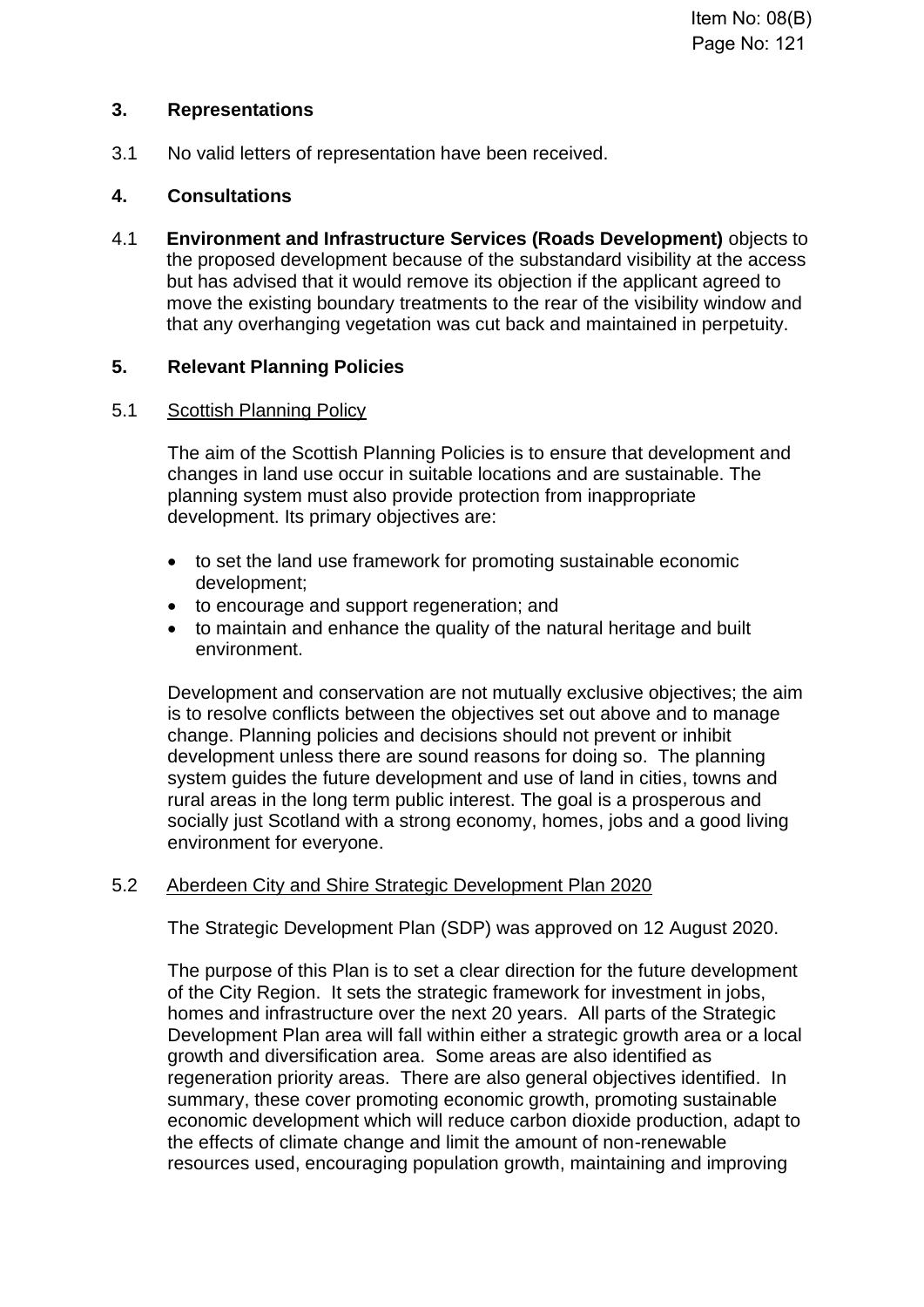the region's built, natural and cultural assets, promoting sustainable communities and improving accessibility in developments.

The Aberdeenshire Local Development Plan 2017 will continue to be the primary document against which applications are considered. The Aberdeen City & Shire SDP 2020 as approved forms part of the Development Plan.

### 5.3 Aberdeenshire Local Development Plan 2017

Policy R2: Housing and employment development elsewhere in the countryside Policy RD1: Providing suitable services

### 5.4 Proposed Aberdeenshire Local Development Plan 2020

Aberdeenshire Council on 5 March 2020 resolved to agree the Proposed Aberdeenshire Local Development Plan (LDP) 2020 as the 'settled view of the Council' on what the final adopted content of the LDP 2021 should be. A period during which representations on the Proposed LDP 2020 could be made took place between 25 May and 31 July 2020.

The Proposed LDP 2020 is a material consideration in the determination of planning applications. The Planning Authority must therefore assess what weight it should have in the context of this particular application. The Proposed LDP has been subject to public scrutiny and has now been submitted for Examination by an independent Reporter. Nevertheless, it is considered that the level of weight that should be applied to the Proposed LDP 2020 remains as not significant at this time. The Aberdeenshire LDP 2017 remains the up-to-date LDP for the area and the primary document against which planning applications should be determined until such time as a new LDP for the area is adopted.

### 5.5 Other Material Considerations

None

## **6. Discussion**

- 6.1 The key issues relating to the proposed development are:
	- Development principle;
	- Layout, siting and design; and
	- Technical matters.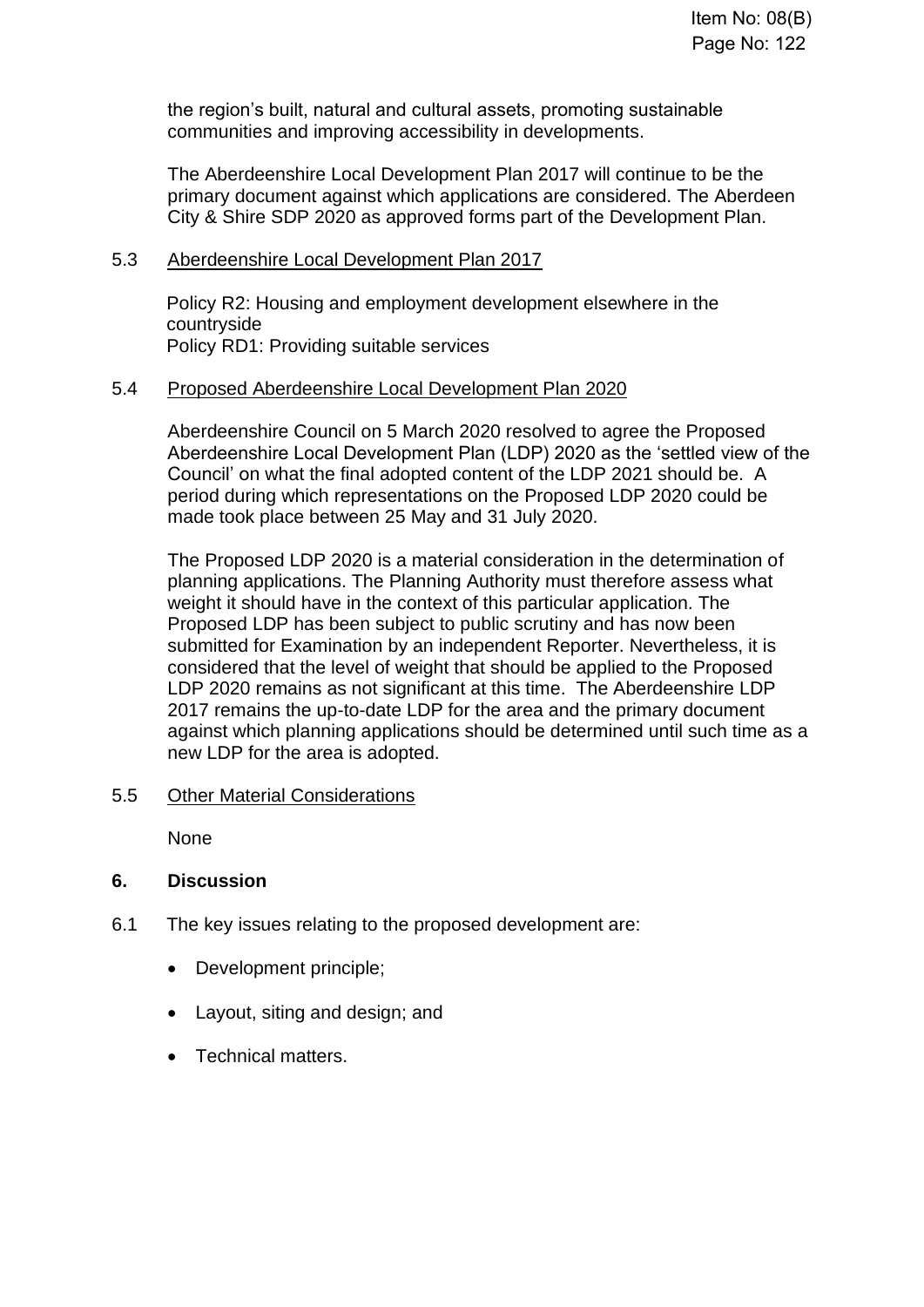## Development Principle

6.2 The proposal is located within the Aberdeen Housing Market Area where new business proposals are not generally supported by Policy R2: House building and employment development elsewhere in the countryside. However, although the business owner does not reside at the site, this type of smallscale operation would have been considered as a working from home proposal had the business been operated by the applicant. Taking cognisance of the close relationship between the applicant and the business owner (mother and daughter) and the location of the business within a domestic curtilage, its ability to expand beyond a scale compatible with a domestic property is very limited. In addition, any further change of use/expansion of the building would require full planning permission. For these reasons, the Planning Service would be willing to support the proposed development as a departure from policy in principle. The business would be well located to serve customers in Aberdeen and Aberdeenshire.

#### Layout, siting and design

6.3 The proposal described in section 1 would not alter the external appearance of the building to a significant extent and there would be no significant impacts on the amenity of the area due to an increase in traffic along the public road. Indeed, the business is to be operated by the applicant's daughter and, as discussed in section 1, the nature of the business is unlikely to increase traffic on the road network to a significant extent. As such, it is considered that the proposal complies with Policy P1: Layout, siting and design. No letters of representation have been submitted.

### Technical Matters

- 6.4 In terms of access and servicing, Environment and Infrastructure Services (Roads Development) objects to the proposal on grounds of poor visibility at the site access. The Planning Service considers that there would be an increase in the intensity of use of the access beyond what could be expected from a domestic property because of the proposal. However, it is acknowledged that visibility at the access is currently reduced by the boundary wall and hedge. Infrastructure Services (Roads Development) has commented that moving the walls behind the visibility splays and cutting back the hedge would address its concerns. However, as the applicant is unwilling to move the wall, the access fails to meet the required visibility standards and as such, the proposal does not comply with Policy RD1: Providing suitable services.
- 6.5 In terms of drainage, the proposed food preparation area would connect to a new septic tank.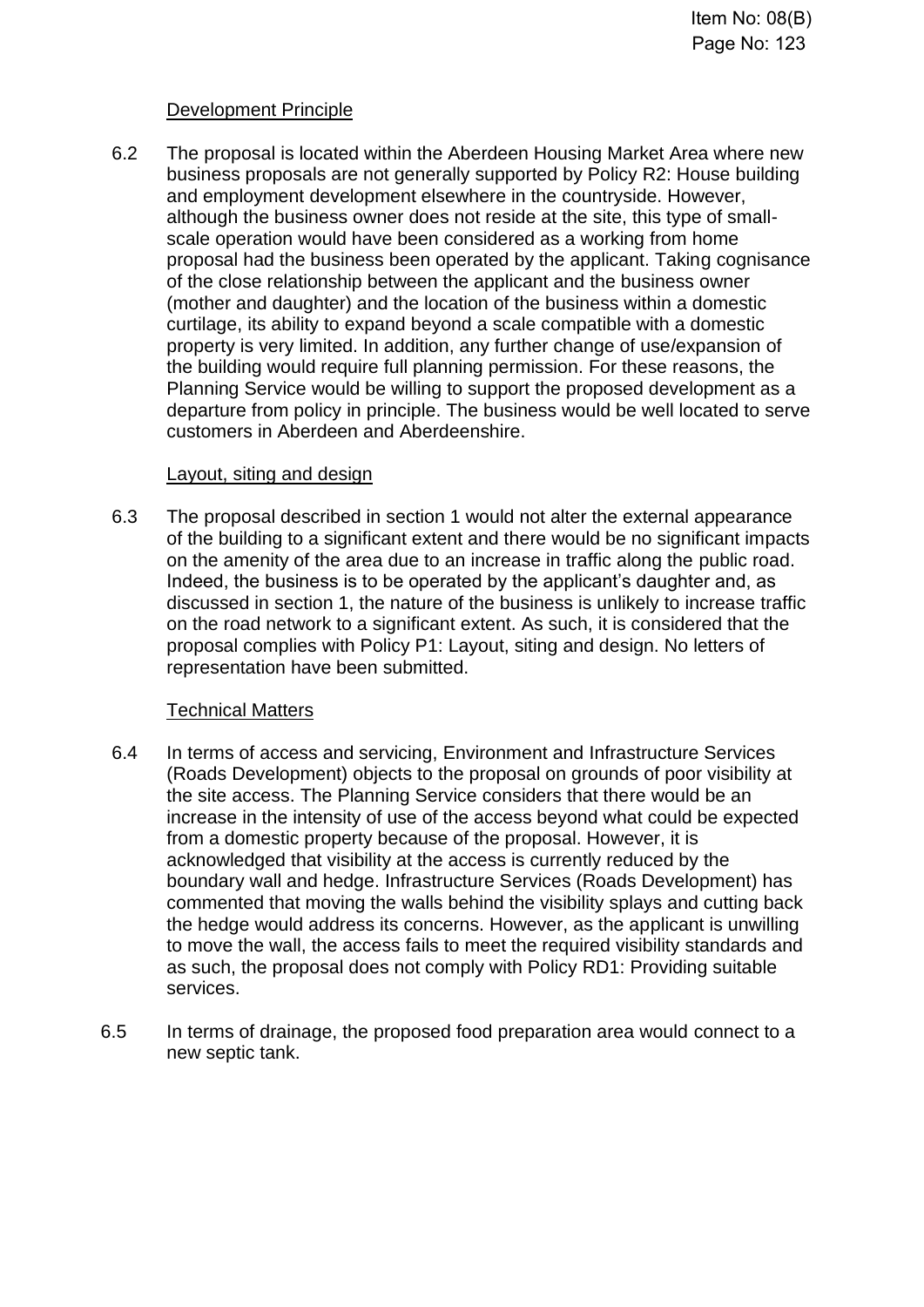## **Conclusion**

6.6 The proposal would be located within the domestic curtilage of the applicant's dwelling house and is of a scale that is unlikely to result in significant adverse impacts on the local amenity. However, the access fails to meet the required visibility and as such, the proposal is considered contrary to Policy RD1: Providing suitable services.

## **7. Area Implications**

7.1 In the specific circumstances of this application there is no direct connection with the currently specified objectives and identified actions of the Local Community Plan.

## **8. Implications and Risk**

- 8.1 An integrated impact assessment is not required because the granting or refusing of the application will not have a differential impact on the protected characteristics of the applicant or any third parties.
- 8.2 There are no staffing and financial implications.
- 8.3 There are no risks identified in respect of this matter in terms of the Corporate and Directorate Risk Registers as the Committee is considering the application as the planning authority in a quasi-judicial role and must determine the application on its own merits in accordance with the Development Plan unless material considerations justify a departure.
- 8.4 No separate consideration of the current proposal's degree of sustainability is required as the concept is implicit to and wholly integral with the planning process against the policies of which it has been measured.

# **9. Departures, Notifications and Referrals**

### 9.1 Strategic Development Plan Departures

None

# 9.2 Local Development Plan Departures

Policy R2: House building and employment development elsewhere in the countryside Policy RD1: Providing suitable services

9.3 The application is a Departure from the valid Local Development Plan and has been advertised as such. Any representations received have been circulated as part of the agenda and taken into account in recommending a decision. The period for receiving representations has expired.